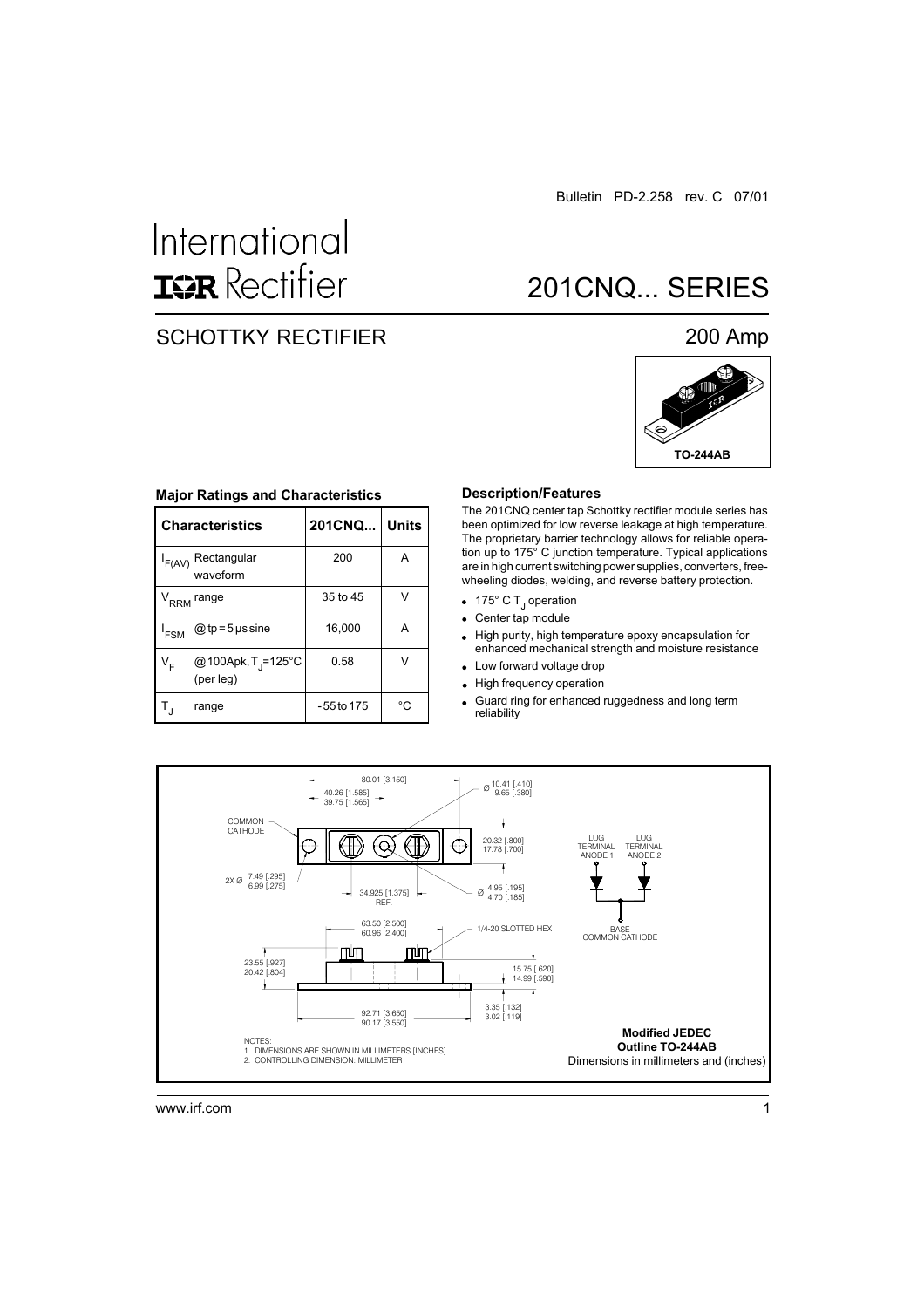### 201CNQ... Series

#### Bulletin PD-2.258 rev. C 07/01

### International **ISR** Rectifier

### Voltage Ratings

| Part number                                              | 201CNQ035 | 201CNQ040 | 201CNQ045 |  |
|----------------------------------------------------------|-----------|-----------|-----------|--|
| Max. DC Reverse Voltage (V)                              |           |           |           |  |
| ` V <sub>RWM</sub> Max. Working Peak Reverse Voltage (V) | 35        | 40        | 45        |  |

### Absolute Maximum Ratings

|                  | <b>Parameters</b>                    | 201CNQ Units |    | Conditions                                                                    |                                                |  |
|------------------|--------------------------------------|--------------|----|-------------------------------------------------------------------------------|------------------------------------------------|--|
| F(AV)            | Max. Average Forward Current         | 200          | A  | 50% duty cycle $@T_c = 138 °C$ , rectangular wave form                        |                                                |  |
|                  | *See Fig. 5                          |              |    |                                                                               |                                                |  |
| <sup>1</sup> FSM | Max. Peak One Cycle Non-Repetitive   | 16,000       |    | 5µs Sine or 3µs Rect. pulse                                                   | Following any rated<br>load condition and with |  |
|                  | Surge Current (Per Leg) * See Fig. 7 | 3200         | A  | 10ms Sine or 6ms Rect. pulse                                                  | rated V <sub>RRM</sub> applied                 |  |
| $E_{AS}$         | Non-Repetitive Avalanche Energy      | 135          | mJ | $T_1 = 25^{\circ}C$ , $I_{AS} = 20$ Amps, L = 0.67 mH                         |                                                |  |
|                  | (Per Leg)                            |              |    |                                                                               |                                                |  |
| <sup>'</sup> AR  | Repetitive Avalanche Current         | 20           | A  | Current decaying linearly to zero in 1 used                                   |                                                |  |
|                  | (Per Leg)                            |              |    | Frequency limited by $T_{\rm j}$ max. $V_{\rm A}$ = 1.5 x $V_{\rm R}$ typical |                                                |  |

### Electrical Specifications

| <b>Parameters</b> |                                                     | 201CNQ Units |           | Conditions                                                   |                     |  |
|-------------------|-----------------------------------------------------|--------------|-----------|--------------------------------------------------------------|---------------------|--|
| $V_{FM}$          | Max. Forward Voltage Drop                           | 0.67         | V         | @ 100A                                                       | $T = 25 °C$         |  |
|                   | (Per Leg) * See Fig. 1<br>(1)                       | 0.81         | V         | @ 200A                                                       |                     |  |
|                   |                                                     | 0.58         | V         | @ 100A                                                       |                     |  |
|                   |                                                     | 0.71         | v         | @ 200A                                                       | $T_i = 125 °C$      |  |
| 'RM               | Max. Reverse Leakage Current                        | 10           | mA        | $= 25 °C$                                                    | $V_p$ = rated $V_p$ |  |
|                   | (Per Leg) * See Fig. 2<br>(1)                       | 90           | mA        | $T_{1}$ = 125 °C                                             |                     |  |
| $C_T$             | Max. Junction Capacitance (Per Leg)                 | 5200         | pF        | $V_B$ = 5 $V_{DC}$ , (test signal range 100Khz to 1Mhz) 25°C |                     |  |
| Ls                | Typical Series Inductance (Per Leg)                 | 7.0          | nH        | From top of terminal hole to mounting plane                  |                     |  |
| dv/dt             | Max. Voltage Rate of Change<br>(Rated $V_{\rm p}$ ) | 10.000       | $V/\mu s$ |                                                              |                     |  |

### Thermal-Mechanical Specifications

(1) Pulse Width < 300µs, Duty Cycle <2%

|                  | Parameters                                                |      | 201CNQ          | Units               | Conditions                           |
|------------------|-----------------------------------------------------------|------|-----------------|---------------------|--------------------------------------|
| T,               | Max. Junction Temperature Range                           |      | - 55 to 175     | °C                  |                                      |
| $T_{\text{stg}}$ | Max. Storage Temperature Range                            |      | - 55 to 175     | °C                  |                                      |
| $R_{thJC}$       | Max. Thermal Resistance Junction<br>to Case (Per Leg)     |      | 0.40            | °C/W                | DC operation<br>* See Fig. 4         |
| $R_{thJC}$       | Max. Thermal Resistance Junction<br>to Case (Per Package) |      | 0.20            | $\degree$ C/W       | <b>DC</b> operation                  |
| $R_{thCS}$       | <b>Typical Thermal Resistance, Case</b><br>to Heatsink    |      | 0.10            | $\degree$ C/W       | Mounting surface, smooth and greased |
| wt               | Approximate Weight                                        |      | 79(2.80)        | $g$ (oz.)           |                                      |
| T                | Mounting Torque Base                                      | Min. | 24 (20)         |                     |                                      |
|                  |                                                           | Max. | 35(30)          | Kg-cm<br>$(lbf-in)$ |                                      |
|                  | Mounting Torque Center Hole                               | Typ. | 13.5(12)        |                     |                                      |
|                  | <b>Terminal Torque</b>                                    | Min. | 35(30)          |                     |                                      |
|                  |                                                           | Max. | 46 (40)         |                     |                                      |
|                  | Case Style                                                |      | <b>TO-244AB</b> |                     | Modified JEDEC                       |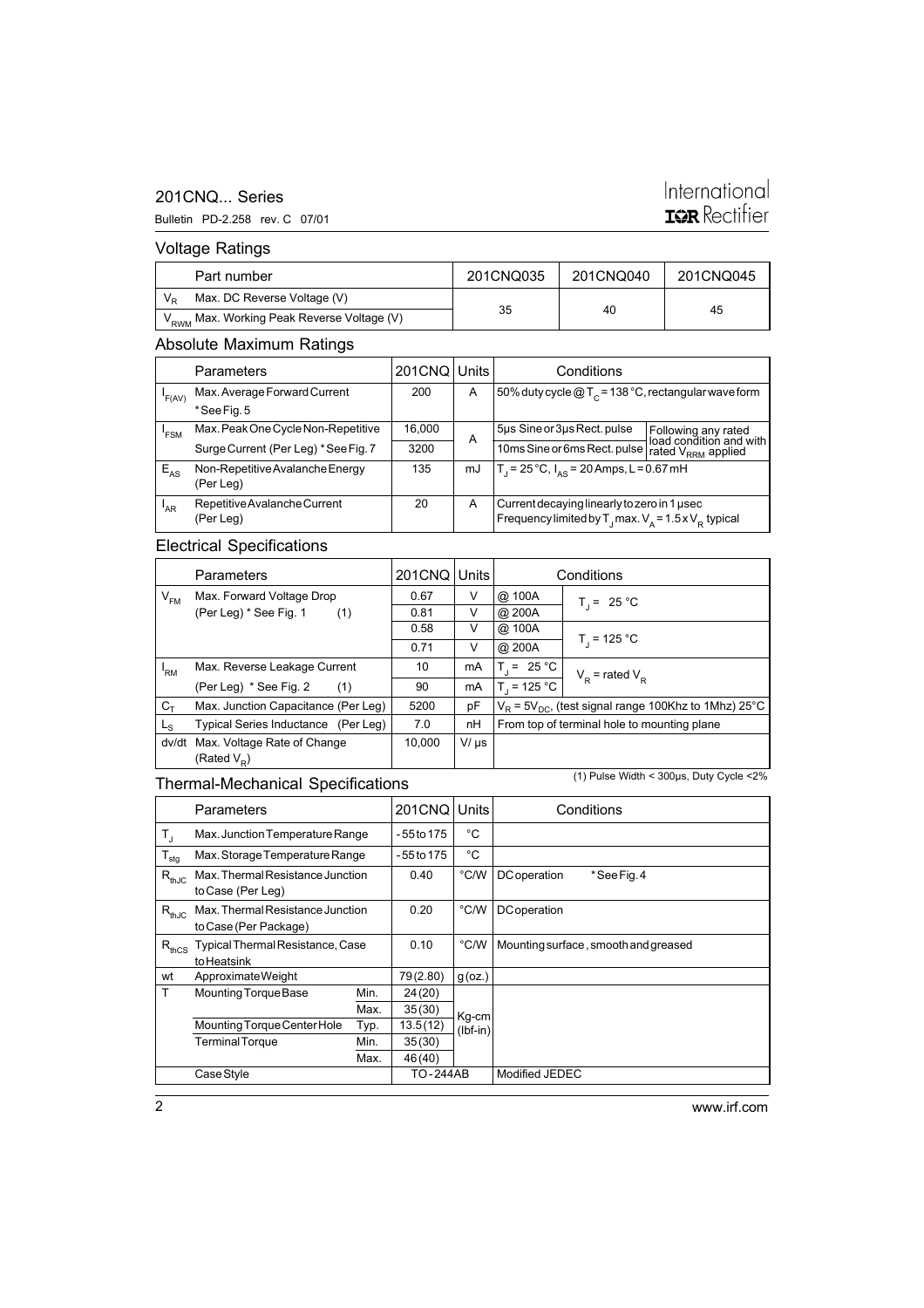## International

### 201CNQ... Series

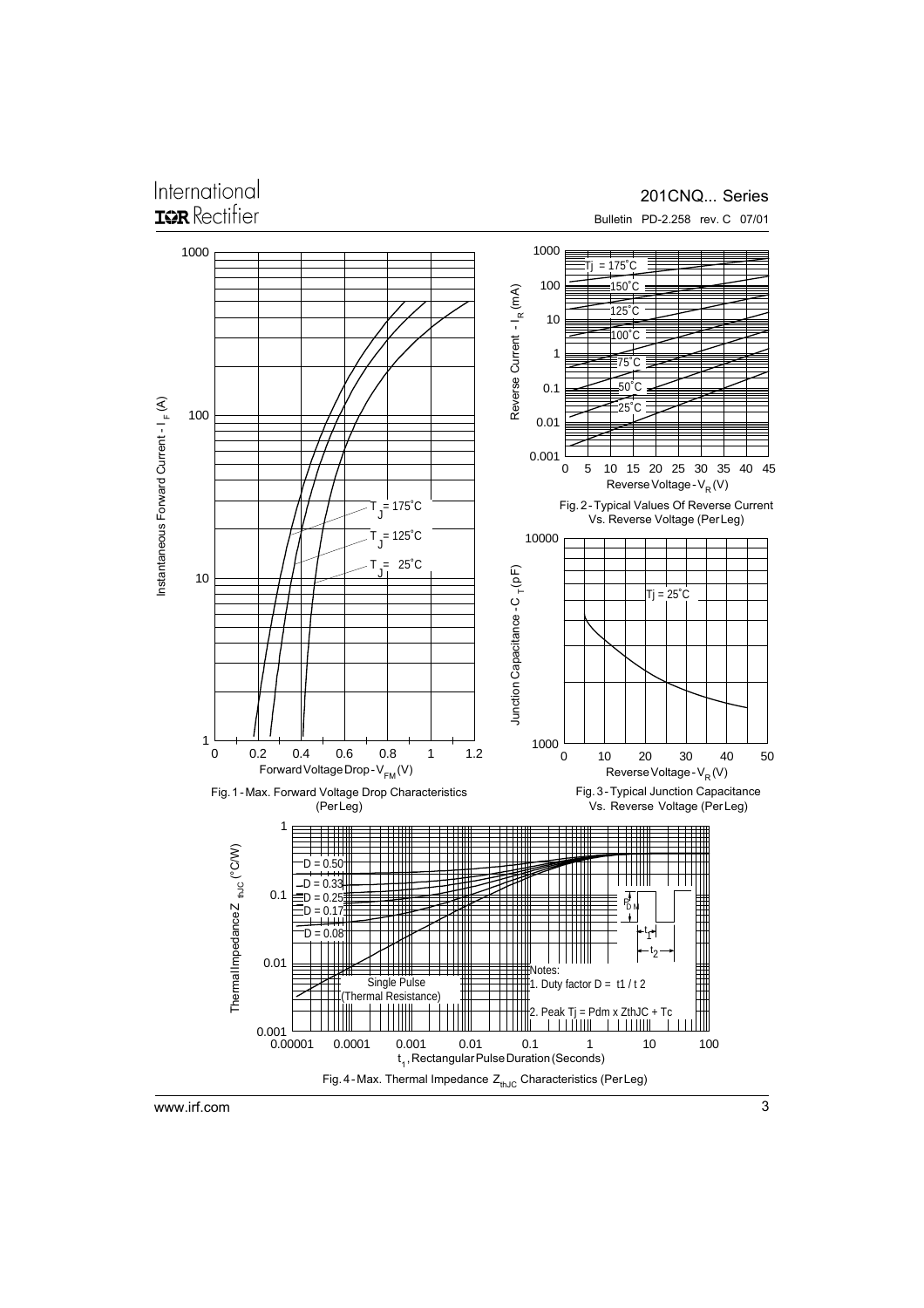